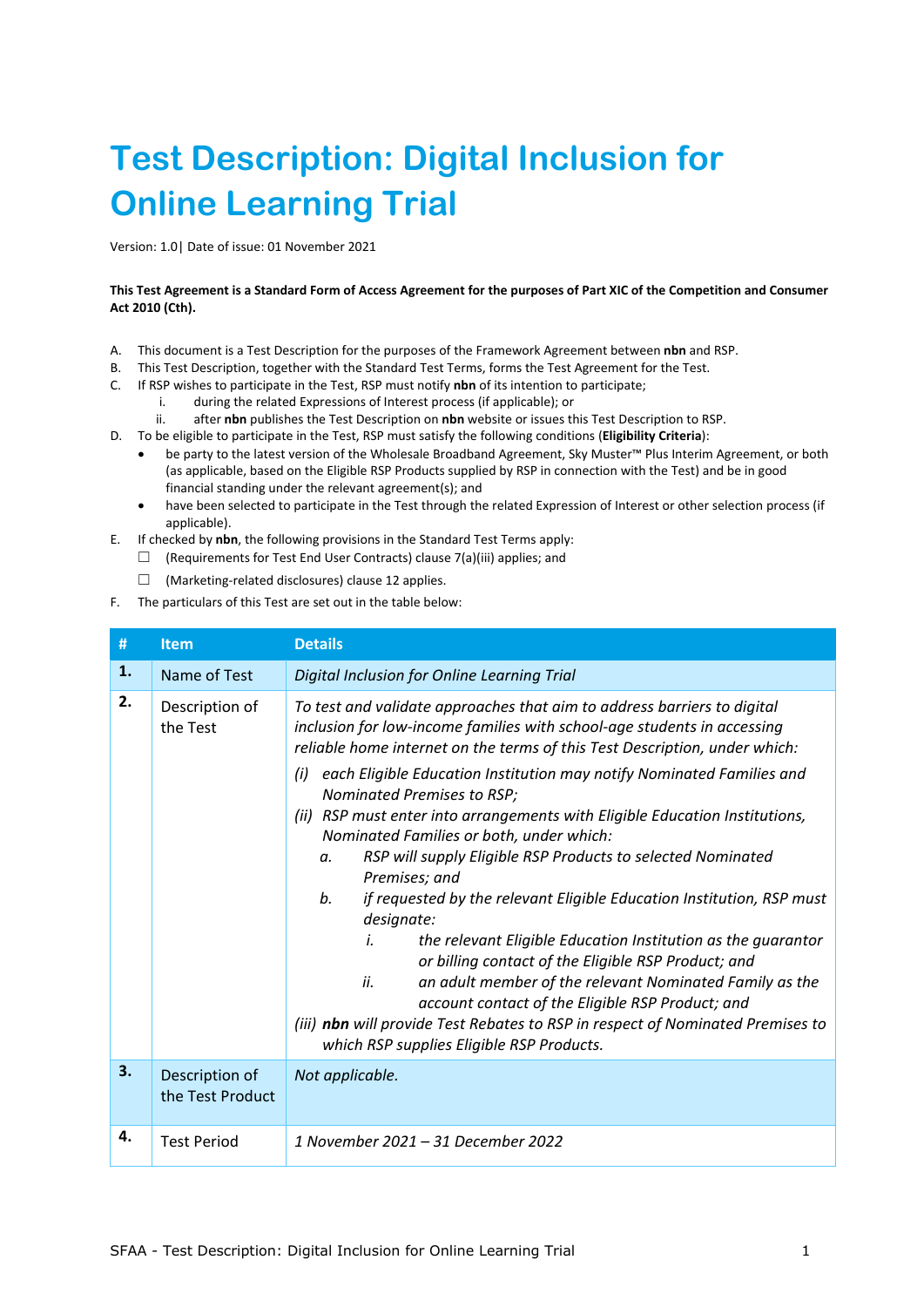| $\#$ | <b>Item</b>                                  | <b>Details</b>                                                                                                                                                                                                                                                                                                                                                                                                                                                                                                                                                                                                                                                                                                                                                                                                                                                                                                                                                                                                                                                                                                                                                                                                                                                                                                                                                                                                                                                                                                                                                                                                                                                                                                                                                                                                                                                                                                                                                                                                                                                                                                                                                                                                                                                                                                                                                                                                                                                                                                                                                                                                      |
|------|----------------------------------------------|---------------------------------------------------------------------------------------------------------------------------------------------------------------------------------------------------------------------------------------------------------------------------------------------------------------------------------------------------------------------------------------------------------------------------------------------------------------------------------------------------------------------------------------------------------------------------------------------------------------------------------------------------------------------------------------------------------------------------------------------------------------------------------------------------------------------------------------------------------------------------------------------------------------------------------------------------------------------------------------------------------------------------------------------------------------------------------------------------------------------------------------------------------------------------------------------------------------------------------------------------------------------------------------------------------------------------------------------------------------------------------------------------------------------------------------------------------------------------------------------------------------------------------------------------------------------------------------------------------------------------------------------------------------------------------------------------------------------------------------------------------------------------------------------------------------------------------------------------------------------------------------------------------------------------------------------------------------------------------------------------------------------------------------------------------------------------------------------------------------------------------------------------------------------------------------------------------------------------------------------------------------------------------------------------------------------------------------------------------------------------------------------------------------------------------------------------------------------------------------------------------------------------------------------------------------------------------------------------------------------|
| 5.   | Location for the<br>Test (if<br>applicable)  | Not applicable.                                                                                                                                                                                                                                                                                                                                                                                                                                                                                                                                                                                                                                                                                                                                                                                                                                                                                                                                                                                                                                                                                                                                                                                                                                                                                                                                                                                                                                                                                                                                                                                                                                                                                                                                                                                                                                                                                                                                                                                                                                                                                                                                                                                                                                                                                                                                                                                                                                                                                                                                                                                                     |
| 6.   | Test Plan (if<br>applicable)                 | Not applicable.                                                                                                                                                                                                                                                                                                                                                                                                                                                                                                                                                                                                                                                                                                                                                                                                                                                                                                                                                                                                                                                                                                                                                                                                                                                                                                                                                                                                                                                                                                                                                                                                                                                                                                                                                                                                                                                                                                                                                                                                                                                                                                                                                                                                                                                                                                                                                                                                                                                                                                                                                                                                     |
| 7.   | Operational<br>procedures (if<br>applicable) | RSP provides nbn with RSP contact details and a list of Eligible RSP<br>1.<br>Products that can be shared with Eligible Education Institutions and<br>Nominated Families for the purposes of this Test.<br>nbn provides Eligible Education Institutions with RSP contact details and<br>2.<br>the list of Eligible RSP Products (together with the contact details and list<br>of eligible retail products of Other RSPs), allowing:<br>each Eligible Education Institution to contact or order Eligible RSP<br>a.<br>Products from RSP (or any Other RSP); and<br>one or more Nominated Families notified by that Eligible Education<br>b.<br>Institution to contact or order Eligible RSP Products from RSP (or<br>any Other RSP).<br>If RSP elects to supply Eligible RSP Products to any Nominated Premises,<br>3.<br>RSP must put in place arrangements with the Eligible Education<br>Institution or Nominated Families for the purposes of this Test which<br>arrangements reflect the following requirements.<br>The arrangements with any Eligible Education Institution or Nominated<br>4.<br><b>Families:</b><br>must require the RSP to offer to supply Eligible RSP Products to<br>a.<br>Nominated Premises at a price that is no greater than any<br>generally available retail price for that Eligible RSP Product;<br>must, if any Eligible Education Institution requests to be the<br>b.<br>guarantor or billing contact on behalf of a Nominated Family,<br>require the RSP to separate the billing contact from the account<br>contact for each Eligible RSP Product, such that:<br>the relevant Eligible Education Institution is designated as<br>i.<br>the billing contact to be invoiced and receive billing<br>notifications; and<br>ii.<br>the Nominated Family is designated as the account contact<br>to receive account and service notifications; and<br>may require the RSP to agree with the relevant Eligible Education<br>c.<br>Institution or Nominated Families (in advance of supplying any<br>Eligible RSP Products) on the processes that will apply to the supply<br>of Eligible RSP Products following the conclusion of this Test, which<br>may include:<br>continuing to supply Eligible RSP Products to Nominated<br>İ.<br>Premises at the discounted rate offered during the Test or at<br>its corresponding generally available retail price;<br>ii.<br>transitioning the Eligible RSP Products supplied to<br>Nominated Premises onto other suitable retail offers made<br>available by RSP; or<br>disconnecting Eligible RSP Products supplied to Nominated<br>iii. |
|      |                                              | Premises.                                                                                                                                                                                                                                                                                                                                                                                                                                                                                                                                                                                                                                                                                                                                                                                                                                                                                                                                                                                                                                                                                                                                                                                                                                                                                                                                                                                                                                                                                                                                                                                                                                                                                                                                                                                                                                                                                                                                                                                                                                                                                                                                                                                                                                                                                                                                                                                                                                                                                                                                                                                                           |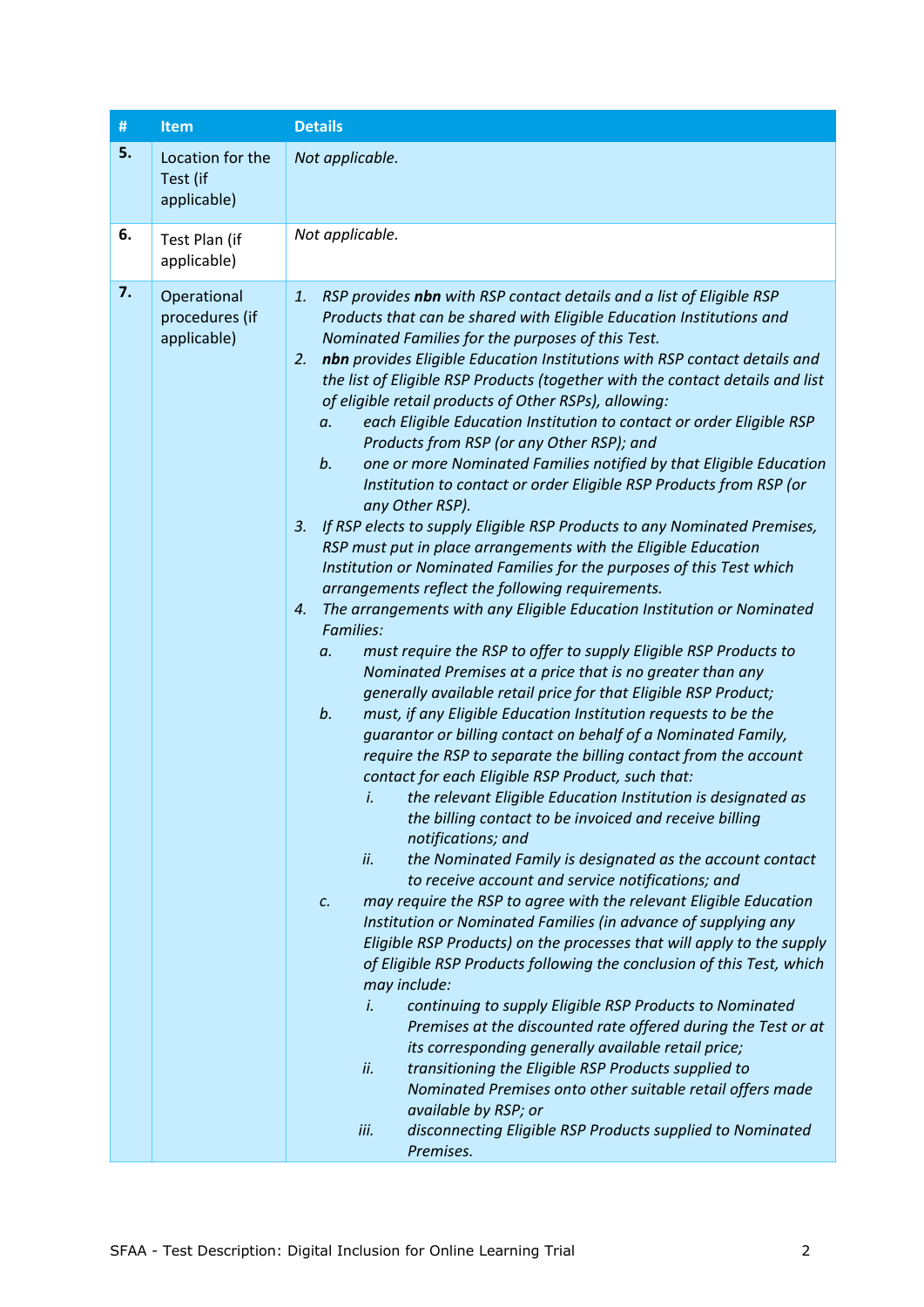| #   | Item                                                                                 | <b>Details</b>                                                                                                                                                                                                                                                                                                                                                                                                                                                                                                                                                                                                                                                                                                                                                                                                                                                                                                                                                                                                                                                                                         |
|-----|--------------------------------------------------------------------------------------|--------------------------------------------------------------------------------------------------------------------------------------------------------------------------------------------------------------------------------------------------------------------------------------------------------------------------------------------------------------------------------------------------------------------------------------------------------------------------------------------------------------------------------------------------------------------------------------------------------------------------------------------------------------------------------------------------------------------------------------------------------------------------------------------------------------------------------------------------------------------------------------------------------------------------------------------------------------------------------------------------------------------------------------------------------------------------------------------------------|
|     |                                                                                      | At the end of each Billing Period, RSP must provide nbn with a list of<br>5.<br>Nominated Premises to which RSP supplied an Eligible RSP Product<br>during that Billing Period for nbn to calculate and process the Test<br>Rebates applicable to RSP. nbn may cross-check the list of Nominated<br>Premises provided by RSP with information provided by the relevant<br>Eligible Education Institutions to validate any Test Rebates claimed.<br>nbn will provide a Test Rebate to RSP in respect of each Nominated<br>6.<br>Premises to which the RSP supplied an Eligible RSP Product at any time<br>during each Billing Period ending or commencing during the Test Period,<br>provided that nbn will only provide one Test Rebate per Billing Period in<br>respect of each Nominated Family.<br>For clarity, nbn may withhold, or require RSP to repay, any Test Rebates<br>7.<br>for a Nominated Premises in a Billing Period if the Nominated Premises is<br>not specified as receiving an Eligible RSP Product in any information<br>provided by the relevant Eligible Education Institution. |
| 8.  | Other<br>instructions,<br>policies and<br>procedures (if<br>applicable)              | As may be provided by nbn to RSP.                                                                                                                                                                                                                                                                                                                                                                                                                                                                                                                                                                                                                                                                                                                                                                                                                                                                                                                                                                                                                                                                      |
| 9.  | Supply of<br>Downstream<br><b>Products to End</b><br><b>Users</b>                    | Not applicable.                                                                                                                                                                                                                                                                                                                                                                                                                                                                                                                                                                                                                                                                                                                                                                                                                                                                                                                                                                                                                                                                                        |
| 10. | Supply through<br>third parties<br>(including<br>downstream<br>service<br>providers) | For the purpose of clause 7(c) of the Standard Test Terms, RSP is permitted<br>to fulfil its obligations in relation to this Test through the following<br>downstream service providers/third parties:<br>As notified by RSP to nbn                                                                                                                                                                                                                                                                                                                                                                                                                                                                                                                                                                                                                                                                                                                                                                                                                                                                    |
| 11. | $nbn^m$<br>Downstream<br><b>Network</b><br><b>Boundary</b>                           | Not applicable.                                                                                                                                                                                                                                                                                                                                                                                                                                                                                                                                                                                                                                                                                                                                                                                                                                                                                                                                                                                                                                                                                        |
| 12. | nbn <sup>™</sup> Upstream<br>Network<br>Boundary                                     | Not applicable.                                                                                                                                                                                                                                                                                                                                                                                                                                                                                                                                                                                                                                                                                                                                                                                                                                                                                                                                                                                                                                                                                        |
| 13. | Permitted<br>Purposes for<br><b>Test Information</b>                                 | The Permitted Purposes for the Test, in addition to those set out in the<br><b>Standard Test Terms, are:</b><br>No additional items.<br>$\bullet$                                                                                                                                                                                                                                                                                                                                                                                                                                                                                                                                                                                                                                                                                                                                                                                                                                                                                                                                                      |
| 14. | Survival of<br>specific<br>provisions of<br>this Test<br>Description                 | Not applicable.                                                                                                                                                                                                                                                                                                                                                                                                                                                                                                                                                                                                                                                                                                                                                                                                                                                                                                                                                                                                                                                                                        |